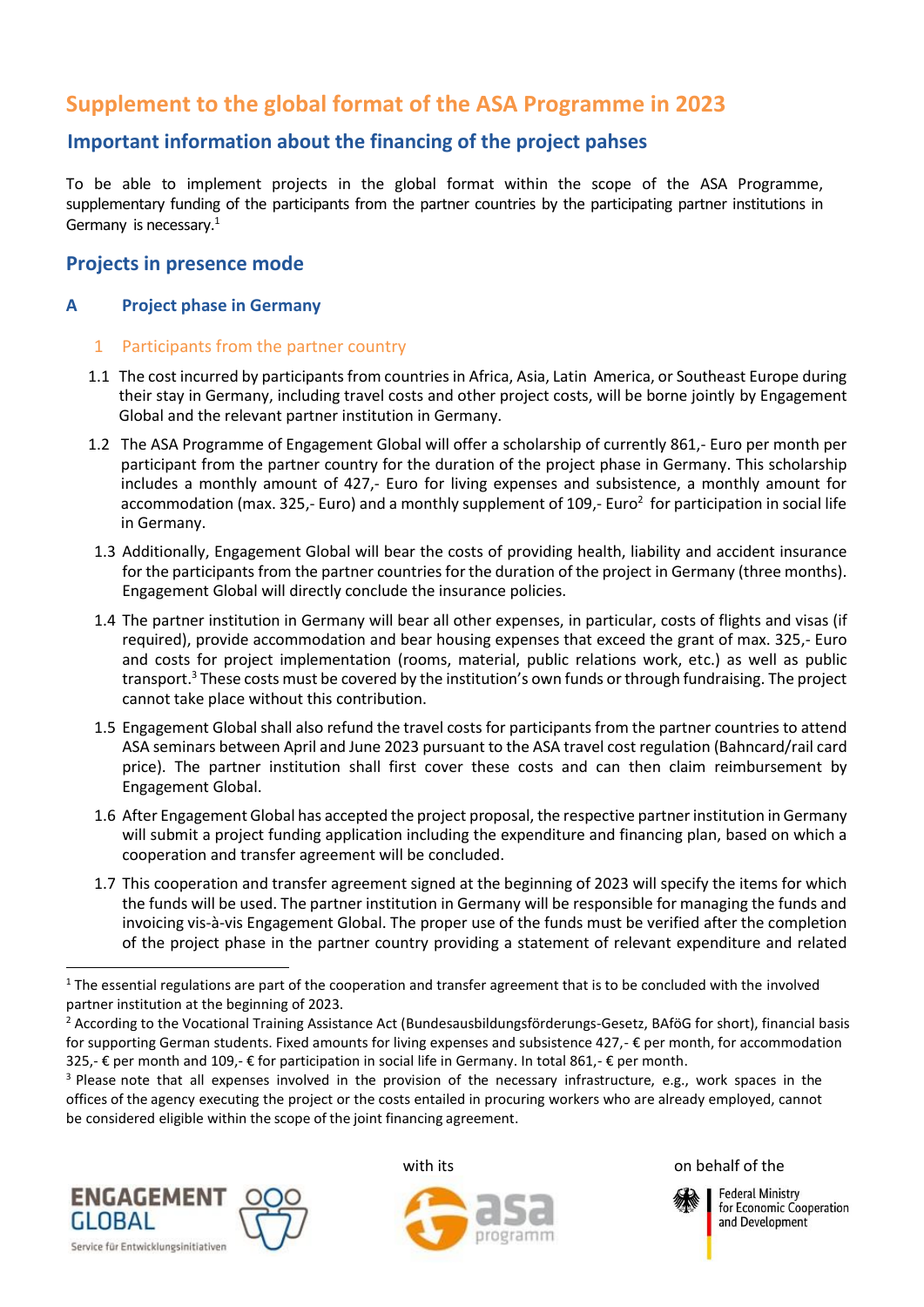receipts. A proof of the disbursement of the amount for living expenses and subsistence as well as for the monthly supplement for participation in social life in Germany to participants from partner countries must always be provided. The same applies to the accommodation costs.

## 2 Participants from Germany

The participants from Germany will receive a monthly scholarship currently totalling 752,- Euro<sup>4</sup> for the duration of the project phase in Germany directly from Engagement Global. The scholarship consists of money for living expenses and subsistence as well as accommodation. In addition, the costs of travel to the seminars between April and June 2023 as well as in spring 2024 will be reimbursed to the participants pursuant to the ASA travel cost regulation (Bahncard/rail card price). This only applies when the seminars take place in presence mode and not virtually.

#### **B Project phase in the partner country**

## 1 Participants from Germany

For the project phase in the partner country, the participants from Germany will receive a scholarship directly from Engagement Global four weeks prior to their departure, which includes a travel cost grant and a cost-of- living grant. The amount paid as a cost-of-living grant depends on the partner country and amounts to 827,- Euro per month on average<sup>5</sup>. The grant to cover travel expenses is also dependent upon the project country and averages 800,- Euro<sup>6</sup>. Engagement Global will provide health, liability and accident insurance for participants. The insurance policies are concluded directly by Engagement Global.

#### 2 Participants from the partner country

Participants from the partner countries will receive a scholarship for the three-month project phase in their own country. In order to take into account the diverse local circumstances, the partner institution from the partner country where the project takes place proposes the amount of this scholarship that serves to cover living/subsistence costs as well as accommodation costs. The German partner institution has to agree on the amount and request the respective amount when handing in the project funding application. If the amount is higher than 250,- $\epsilon$  per month, a short justification by the partner institution from the partner country is required.. The sum forms part of the cooperation and transfer agreement with the partner institution in Germany, who shall transfer these funds to the participants from the partner country.

## **Projects in digital mode**

1

In the case of digital implementation of both three-month project phases participants from Germany carry out the two project phases from Germany and participants from the partner countries carry out the two project phases from the respective partner country. The participants will be allowed to implement the project on site at the partner institution where applicable.

#### 1 Participants from the partner country

1.1 Engagement Global pays each participant from the partner county a scholarship for both of the three-

<sup>6</sup> According to the Vocational Training Assistance Act (Bundesausbildungsförderungs-Gesetz, BAföG for short) one-time country-specific amount for travel expenses averaging 800,- $\epsilon$  for the outbound trip to the partner country.







with its on behalf of the



**Federal Ministry** for Economic Cooperation and Development

<sup>4</sup> According to the Vocational Training Assistance Act (Bundesausbildungsförderungs-Gesetz, BAföG for short) financial basis to support German students. Fixed amounts for living expenses and subsistence 427,- € per month and for accommodation 325,- € per month. In total 752,- € per month.

<sup>5</sup> According to the Vocational Training Assistance Act (Bundesausbildungsförderungs-Gesetz, BAföG for short) financial basis to support German students. Fixed amounts for living expenses and subsistence 427,- € per month and for accommodation 325,- € per month plus a country-specific foreign surcharge averaging 75,- € per month. In total 827,- € on average,- € per month.